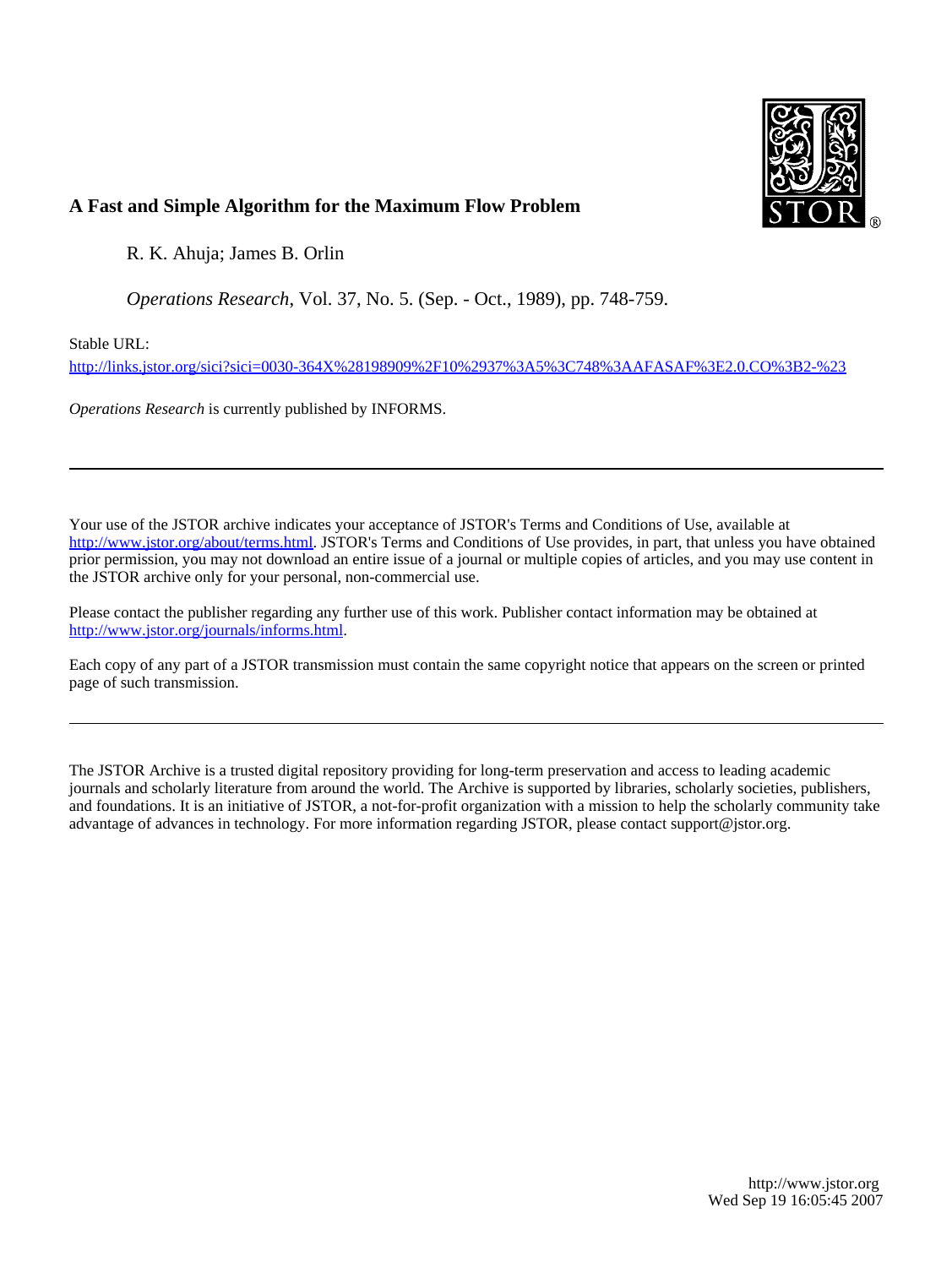# **A FAST AND SIMPLE ALGORITHM FOR THE MAXIMUM FLOW PROBLEM**

### **R. K. AHUJA**

*Massachusetts Institute of Technology. Cambridge, Massachusetts and Indian Institute of Technology, Kanpur. India* 

#### **JAMES B. ORLlN**

*Massachusetts Institute of Technology, Cambridge, Massachusetts (Received June 1987; revisions received February, October 1988; accepted June 1988)* 

We present a simple sequential algorithm for the maximum flow problem on a network with *n* nodes, *m* arcs, and integer *arc capacities bounded by U. Under the practical assumption that U is polynomially bounded in n, our algorithm runs* in time  $O(nm + n^2 \log n)$ . This result improves the previous best bound of  $O(nm \log(n^2/m))$ , obtained by Goldberg and *Tarjan, by a factor of log n for networks that are both nonsparse and nondense without using any complex data structures.*  We also describe a parallel implementation of the algorithm that runs in  $O(n^2 \log U \log p)$  time in the PRAM model with *EREW* and uses only *p* processors where  $p = \lceil m/n \rceil$ .

The maximum flow problem is one of the most fundamental problems in network flow theory and has been investigated extensively. This problem was first formulated by Fulkerson and Dantzig *(1955)*  and Dantzig and Fulkerson *(1956),* and solved by Ford and Fulkerson *(1956)* using their well known augmenting path algorithm. Since then, a number of algorithms have been developed for this problem; some of them are listed in Table I. In the table, *n* is the number of nodes, *m* is the number of arcs, and *U*  is an upper bound on the integral arc capacities. The algorithms whose time bounds involve *U* assume integral capacities, whereas others run on arbitrary rational or real capacities.

Edmonds and Karp *(1972)* showed that the Ford and Fulkerson algorithm runs in time  $O(nm^2)$  if flows are augmented along shortest paths from source to sink. Independently, Dinic (1970) introduced the concept of shortest path networks, called *layered* networks, and obtained an  $O(n^2m)$  algorithm. This bound was improved to  $O(n^3)$  by Karzanov (1974), who introduced the concept of *prejows* in a layered network. A *prejlow* is similar to a flow except that the amount flowing into a node may exceed the amount flowing out of a node. Since then, researchers have improved the complexity of Dinic's algorithm for sparse networks by devising sophisticated data structures. Among these contributions, Sleator and Tarjan's *(1 983)*dynamic tree data structure is the most attractive from a worst-case point of view.

The algorithms of Goldberg *(1985)*and of Goldberg and Tarjan *(1986)*are a novel departure from these approaches in that they do not construct layered networks. Their method maintains a preflow, as per Karzanov, and proceeds by pushing flows to nodes estimated to be closer to the sink. To estimate which nodes are closer to the sink, it maintains a distance label for each node that is a lower bound on the length of a shortest augmenting path to the sink. Distance labels are a better computational device than layered networks because the distance labels are simpler to understand, easier to manipulate, and easier to use in a parallel algorithm. Moreover, by cleverly using the dynamic tree data structure, Goldberg and Tarjan obtain the best computational complexity for sparse as well as dense networks.

For problems with arc capacities polynomially bounded in *n,* our maximum flow algorithm is an improvement of Goldberg and Tarjan's algorithm and uses concepts of scaling introduced by Edmonds and Karp for the minimum cost flow problem and later extended by Gabow *(1985)* for other network optimization problems. The bottleneck operation in the straightforward implementation of Goldberg and Tarjan's algorithm is the number of *nonsuturating pushes,* which is  $O(n^3)$ . However, they reduce the computational time to  $O(nm \log(n^2/m))$  by a clever application of the dynamic tree data structure. We show that the number of nonsaturating pushes can be reduced to  $O(n^2 \log U)$  by using *excess scaling*. Our

*Subject classification:* Networks/graphs, flow algorithms: fast and simple algorithm for the maximum flow problem.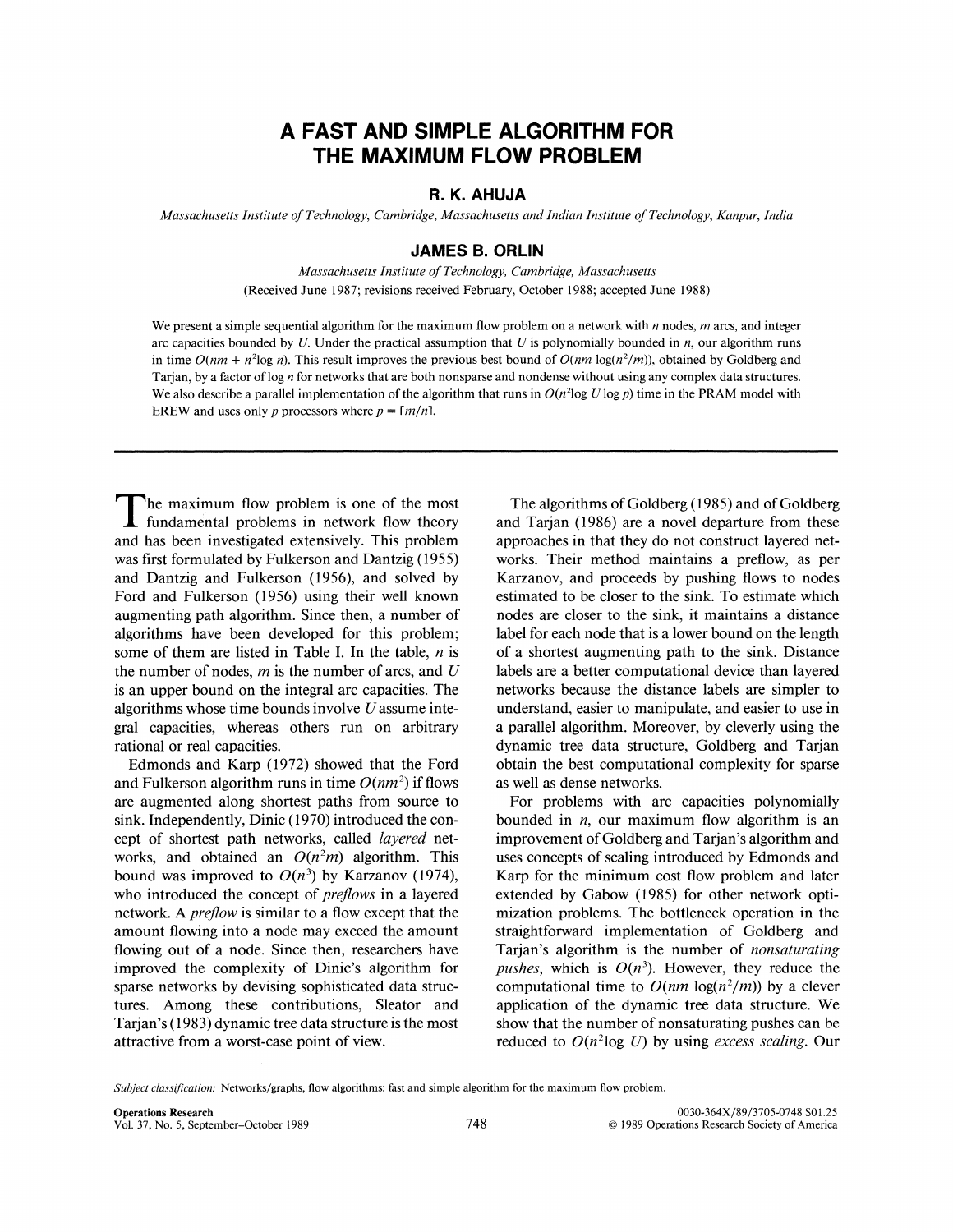| кинниз типсо от не малиции том<br>Algorithms |                                                   |                                                                        |
|----------------------------------------------|---------------------------------------------------|------------------------------------------------------------------------|
| No.                                          | Due to                                            | <b>Running Time</b>                                                    |
| 1                                            | Ford and Fulkerson<br>(1956)                      | O(nm U)                                                                |
| $\overline{2}$                               | <b>Edmonds and Karp</b><br>(1972)                 | $O(nm^2)$                                                              |
| 3                                            | Dinic (1970)                                      | $O(n^2m)$                                                              |
| $\overline{4}$                               | Karzanov (1974)                                   | $O(n^3)$                                                               |
| 5                                            | Cherkasky (1977)                                  | $O(n^2m^{1/2})$                                                        |
| 6                                            | Malhotra, Kumar and $O(n^3)$<br>Maheshwari (1978) |                                                                        |
| 7                                            | Galil (1980)                                      | $O(n^{5/3}m^{2/3})$                                                    |
| 8                                            | Galil and Naamad<br>$(1980)$ ; Shiloach<br>(1978) | $O(nm \log^2 n)$                                                       |
| 9                                            | Shiloach and Vishkin $O(n^3)$<br>(1982)           |                                                                        |
| 10                                           | Sleator and Tarjan<br>(1983)                      | $O(nm \log n)$                                                         |
| 11                                           | Tarjan (1984)                                     | $O(n^3)$                                                               |
| 12                                           | Gabow (1985)                                      | $O(nm \log U)$                                                         |
| 13                                           | Goldberg (1985)                                   | $O(n^3)$                                                               |
| 14                                           | Goldberg and Tarjan<br>(1986)                     | $O(nm \log(n^2/m))$                                                    |
| 15                                           | Bertsekas (1986)                                  | $O(n^3)$                                                               |
| 16                                           | Cheriyan and<br>Maheshwari (1988)                 | $O(n^2m^{1/2})$                                                        |
| 17                                           | Ahuja and Orlin<br>(this paper)                   | $O(nm + n^2 \log U)$                                                   |
| 18                                           | Ahuja, Orlin and<br>Tarjan (1988)                 | (a) $O\left(nm + \frac{n^2 \log U}{\log \log U}\right)$                |
|                                              |                                                   | (b) $O(nm + n^2 \sqrt{\log U})$                                        |
|                                              |                                                   | (c) $O\left(nm \log \left(\frac{n \sqrt{\log U}}{m}\right) + 2\right)$ |

**Table** I Running Times of the Maximum Flow

algorithm modifies the Goldberg-Tarjan algorithm as follows. It performs  $log U$  scaling iterations; each scaling iteration requires  $O(n^2)$  nonsaturating pushes if we push flows from nodes with *sufficiently large* excesses to nodes with *sufficiently small* excesses while never allowing the excesses to become *too large*. The computational time of our algorithm is  $O(nm +$  $n^2$ log U).

Under the reasonable assumption that  $U = O(n^k)$ for some k, our algorithm runs in time  $O(nm +$  $n^2$ log n). On networks that are both nondense and nonsparse, i.e.,  $m = \theta(n^{1+\epsilon})$  for some  $\epsilon$  with  $0 \leq \epsilon \leq 1$ , our algorithm runs in time  $O(nm)$ , which improves Goldberg and Tarjan's bound of  $O(nm \log(n^2/m))$  on such networks by a factor of  $log n$ . Moreover, our algorithm is easier to implement and should be more efficient in practice, because it requires only elementary data structures with little computational overheads.

This paper also describes a parallel implementation of our maximum flow algorithm. Our algorithm is difficult to make *massively parallel* because the algorithm exploits the fact that it pushes flow from one node at a time. Nevertheless, in the PRAM (Parallel Random Access Machine) model with EREW (Exclusive Read Exclusive Write) our algorithm runs in  $O(n^2 \log U \log p)$  time and uses only p processors where  $p = \lceil m/n \rceil$ . This algorithm easily extends to an  $O((\frac{nm}{k}) + n^2 \log U) \log k$ ) algorithm using  $2 \le k \le p$  processors. The existing parallel algorithms due to Shiloach and Vishkin (1982) and Goldberg and Tarjan (1986) run in  $O(n^2 \log n)$  time and use n processors. For  $k \leq n$  processors, their algorithms run in  $O((n^3/k) \log k)$  time (personal communication with Andrew Goldberg). For  $k \leq p/\log U$ , our algorithm runs in  $O((nm/k)\log k)$  time and provides a speedup of  $n^2/m$  over the existing algorithms.

#### **1. NOTATION**

Let  $G = (N, A)$  be a directed network with a positive integer capacity  $u_{ii}$  for every arc(*i*, *j*)  $\in$  *A*. Let  $n = |N|$ and  $m = |A|$ . The source s and sink t are two distinguished nodes of the network. It is assumed that for every  $\text{arc}(i, j) \in A$ , an  $\text{arc}(j, i)$  is also contained in A, possibly with zero capacity. We assume without loss of generality that the network does not contain multiple arcs and that capacities of arcs directed into the source or directed out from the sink are zero. We further assume that none of the paths from the source to the sink has infinite capacity as such a path can be detected easily in  $O(m)$  time. Observe that if the network contains some infinite capacity arcs but no infinite capacity path, then the capacity of such arcs can be replaced by  $\sum_{i(i,j)\in A: u_{ij} < \infty} u_{ij}$ . We, therefore, assume that all arcs have finite capacity. Let  $U =$  $\max_{(s,j)\in A} \{u_{s,j}\}.$ 

*A flow is a function*  $x: A \rightarrow R$  *satisfying* 

$$
\sum_{\{j:(j,i)\in A\}} x_{ji} - \sum_{\{j:(i,j)\in A\}} x_{ij} = 0
$$

for all 
$$
i \in N - \{s, t\}
$$
 (1)

$$
\sum_{\{j:(j,i)\in A\}} x_{ji} = v \tag{2}
$$

$$
0 \leq x_{ij} \leq u_{ij} \quad \text{for all } (i, j) \in A \tag{3}
$$

for some  $v \ge 0$ . The maximum flow problem is to determine a flow  $x$  for which  $v$  is maximized.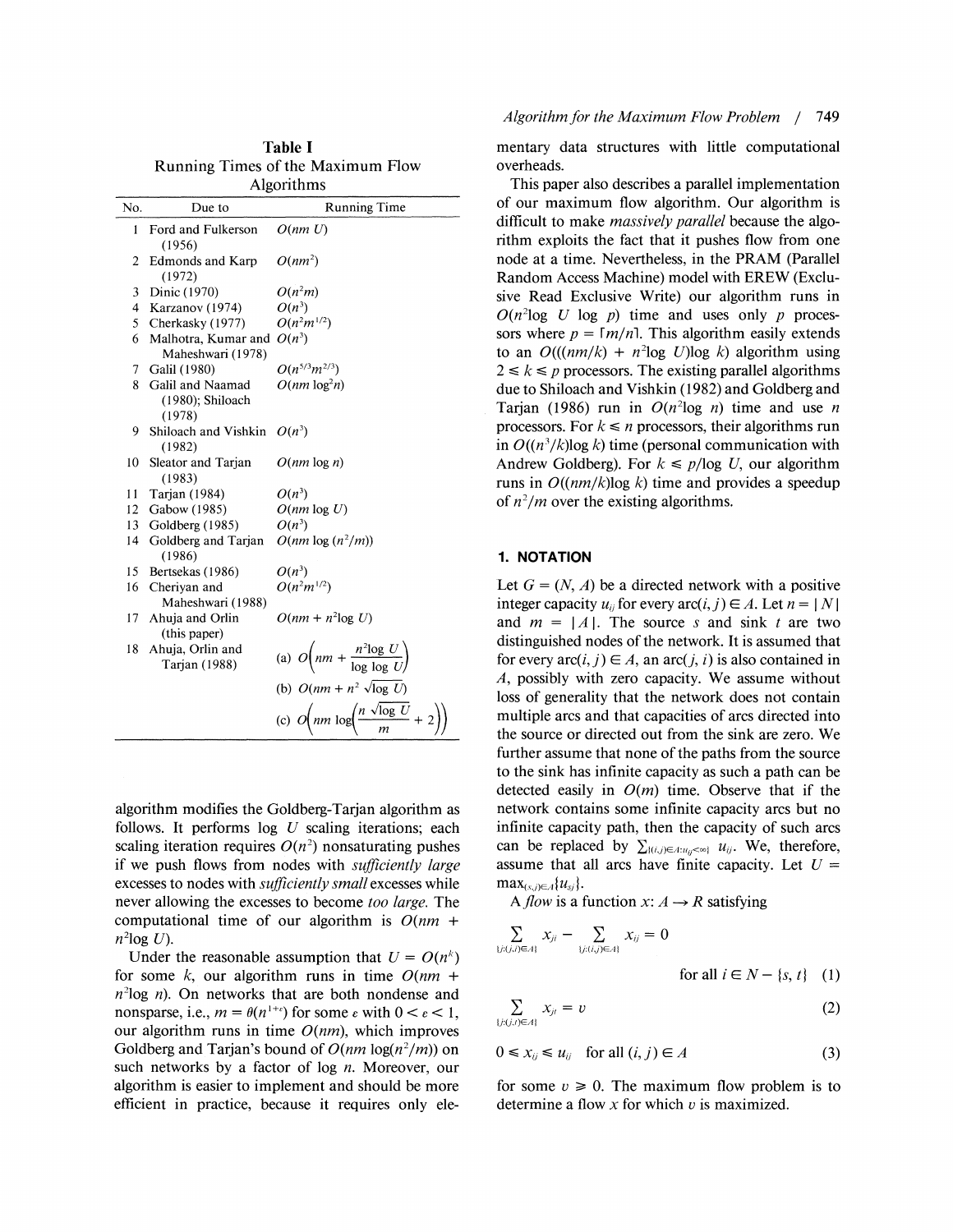#### 750 / AHUJAAND ORLIN

A *preflow x* is a function  $x: A \rightarrow R$  that satisfies (2), *(3),*and the following relaxation of (I)

 $\sum\limits_{\{j: (j,i) \in \mathcal{A}\}} x_{ji} - \sum\limits_{\{j: (i,j) \in \mathcal{A}\}} x_{ij} \geq 0$ for all  $i \in N - \{s, t\}$ . (4)

The algorithms described in this paper maintain a preflow at each intermediate stage.

For a given preflow *x,* we define for each node  $i \in N - \{s, t\}$ , the *excess* 

$$
e_i = \sum_{\{j: (j,i) \in A\}} x_{ji} - \sum_{\{j: (i,j) \in A\}} x_{ij}.
$$

A node with positive excess is referred to as an *active node.* We define the excesses of the source and sink nodes to be zero; consequently, these nodes are never active. The *residual capacity* of any arc  $(i, j) \in$ *A*, with respect to a given preflow *x*, is given by  $r_{ii} =$  $u_{ij} - x_{ij} + x_{ji}$ . The residual capacity of arc(*i*, *j*) represents the maximum additional flow that can be sent from node *i* to node *j* using the arcs  $(i, j)$  and  $(j, i)$ . The network that consists only of arcs with positive residual capacities is referred to as the *residual network.* Figure **1** illustrates these definitions.

We define the *arc adjacency list A(i)* of a node  $i \in N$  as the set of arcs directed out of the node *i*, i.e.,  $A(i) := \{(i, k) \in A : k \in N\}$ . Note that our adjacency list is a set of arcs rather than the more conventional definition of the list as a set of nodes.

A *distance function d*:  $N \rightarrow Z^+$  for a preflow *x* is a function from the set of nodes to the nonnegative integers. We say that a distance function *d* is *valid* if it also satisfies the following two conditions:

**C1.**  $d(t) = 0$ ; **C2.**  $d(i) \leq d(j) + 1$  for every arc  $(i, j) \in A$  with  $r_{ii} > 0$ .

Our algorithm maintains a valid distance function at each iteration. We also refer to  $d(i)$  as the *distance label* of node *i.* It is easy to demonstrate by induction that  $d(i)$  is a lower bound on the length of the shortest path from *i* to *t* in the residual network. Let  $i = i_1$  $i_2$  – ... *-i<sub>k</sub>* –  $i_{k+1}$  = *t* be any path of length *k* in the residual network from node *i* to the sink. Then from condition **C2** we have,  $d(i) = d(i_1) \leq d(i_2) + 1$ ,  $d(i_2) \leq d(i_3) + 1, \ldots, d(i_k) \leq d(i_{k+1}) + 1 = 1$ . This yields  $d(i) \leq k$  for *any* path of length k in the residual network and, hence, must also hold for the shortest path. If for each *i,* the distance label *d(i) equals* the minimum length of any path from *i* to *t* in the residual network, then we call the distance label *exact.* For example, in Figure 1c,  $d = (0, 0, 0, 0)$  is a valid



Network with arc capacities. Node 1 is the source and node 4 is sink. (Arcs with zero capacities are not shown.)



**b.** Network with a preflow x



c. The residual network with residual arc capacities

Figure 1. Illustrations of a preflow and the residual network.

distance label, though  $d = (3, 1, 2, 0)$  represents the exact distance label.

An arc (i,*j)* in the residual network is called *admissible* if it satisfies  $d(i) = d(j) + 1$ . An arc that is not admissible is called an *inadmissible* arc. The algorithms discussed in this paper push flow only on admissible arcs. Lastly, all algorithms in this paper are assumed to be of base *2* unless stated otherwise.

#### **2. PREFLOW-PUSH ALGORITHMS**

The *preflow-push algorithms* for the maximum flow problem maintain a preflow at every step and proceed by pushing the node excesses closer to the sink. The first preflow-push algorithm is due to Karzanov. Tarjan *(1984)* has suggested a simplified version of this algorithm. The recent algorithms of Goldberg ( *1985)* and Goldberg and Tarjan ( *1986)* are based on ideas similar to those presented in Tarjan, but they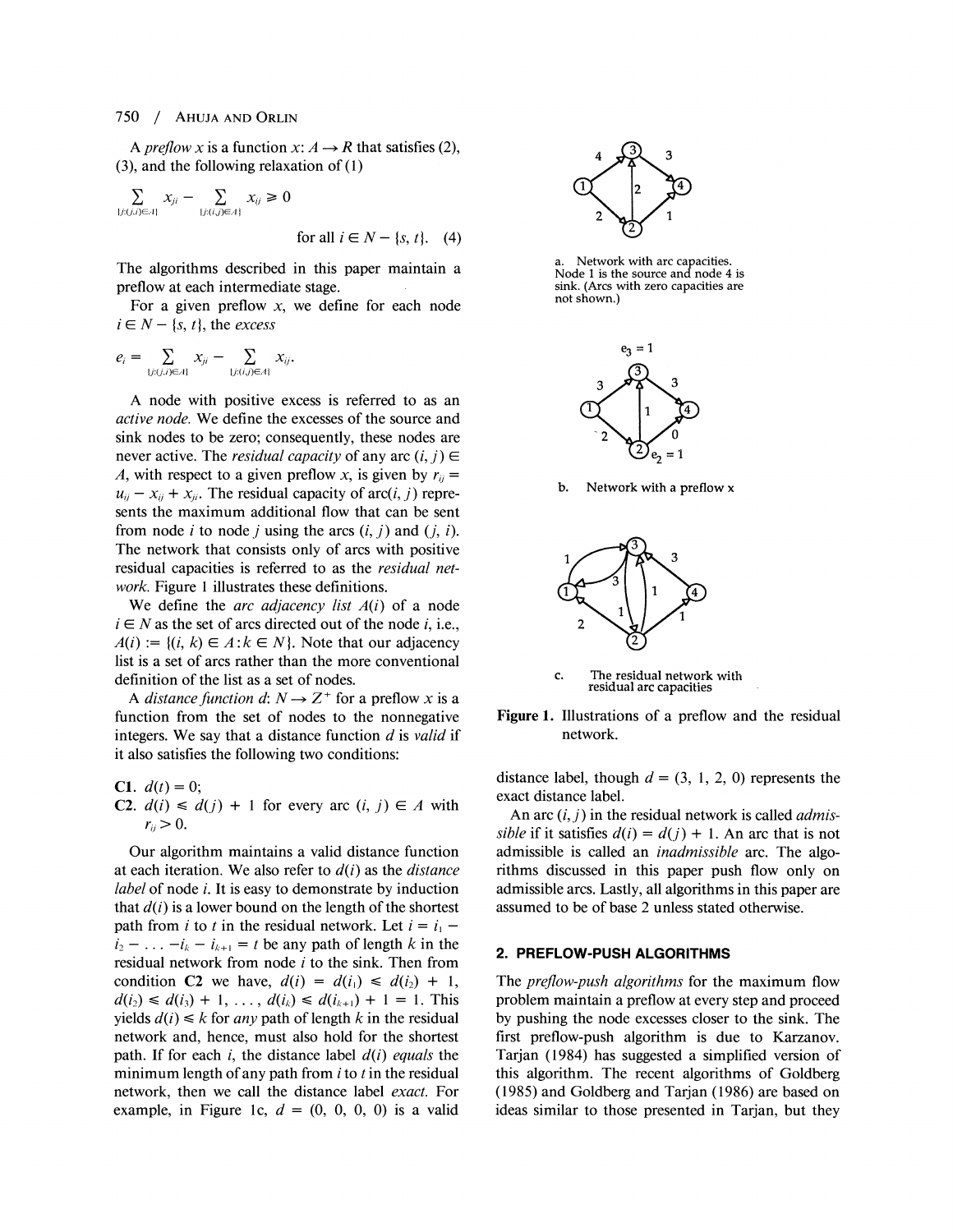use distance labels to direct flows closer to the sink instead of constructing layered networks. We refer to their algorithm as the (distance-directed) preflow-push algorithm. In this section, we review the basic features of their algorithm, which for the sake of brevity, we simply refer to as the preflow-push algorithm. Here we describe the 1-phase version of the preflow-push algorithm presented by Goldberg (1987). The results in this section are due to Goldberg and Tarjan (1986).

All operations of the preflow-push algorithm are performed using only local information. At each iteration of the algorithm (except at the initialization and at the termination) the network contains at least one active node, i.e., a nonsource and nonsink node with positive excess. The goal of each iterative step is to choose some active node and to send its excess closer to the sink, with closer being judged with respect to the current distance labels. If excess at this node cannot be sent to nodes with smaller distance labels, then the distance label of the node is increased. The algorithm terminates when the network contains no active nodes. The preflow-push algorithm uses the following subroutines:

**PREPROCESS.** On each arc  $(s, j) \in A(s)$ , send  $u_{si}$ units of flow. Let  $d(s) = n$  and  $d(t) = 0$ . Let  $d(i) = 1$ for each  $i \neq s$  or t. (Alternatively, any valid labeling can be used, e.g., the distance label for each node  $i \neq s$ , *t* can be determined by a backward breadth first search on the residual network starting at node t.)

**PUSH(i).** Select an admissible arc  $(i, j)$  in  $A(i)$ . Send  $\delta = \min\{e_i, r_{ij}\}\$ units of flow from node *i* to *j*.

We say that a push of flow on arc  $(i, j)$  is *saturating* if  $\delta = r_{ii}$ , and *nonsaturating* otherwise.

**RELABEL(i).** Replace  $d(i)$  by  $min\{d(j) + 1 : (i, j) \in$  $A(i)$  and  $r_{ii} > 0$ .

This is called a *relabel* step. The result of the relabel step is to create at least one admissible arc on which further pushes can be performed.

The generic version of the preflow-push algorithm is given below.

**algorithm** PREFLOW-PUSH; **begin**  PREPROCESS; **while** there is an active node **do begin**  select an active node  $i$ ; **if** there is an admissible arc in  $A(i)$  then  $PUSH(i)$ **else** RELABEL(i); **end; end.** 

#### Algorithm for the Maximum Flow Problem / 751

Figure 2 illustrates the steps  $PUSH(i)$  and  $RELABLEL(i)$  as applied to the network in Figure 1a. The number beside each arc represents its residual capacity. Figure 2a specifies the residual network after the PREPROCESS step. Suppose the algorithm selects node 2 for examination. Since arc (2,4) has a residual capacity  $r_{24} = 1$  and  $d(2) = d(4) + 1$ , the algorithm performs a saturating push of value  $\delta = \min\{2, 1\}$ units. The push reduces the excess of node 2 to 1. Arc (2, 4) is deleted from the residual network and



(a) The residual network after the pre-processing step.



(b) After the execution of step PUSH(2).



(c) After the execution of step RELABEL(2).

**Figure 2.** Illustrations of push and relabel steps.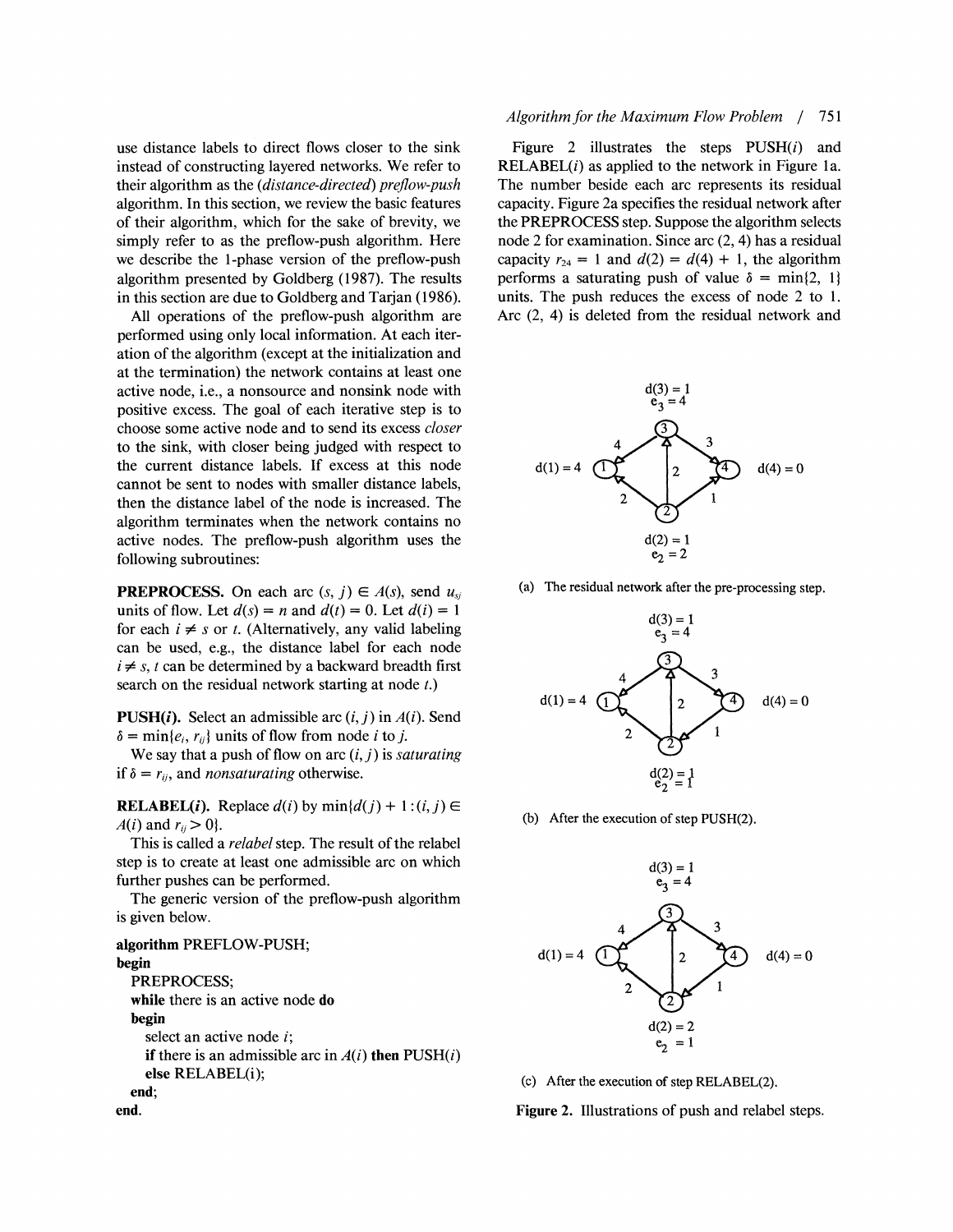#### 752 / AHUJA AND ORLIN

arc (4, 2) is added to the residual network. Since node 2 is still an active node, it can be selected again for further pushes. Arcs (2, **3)** and (2, 1) have positive residual capacities, but they do not satisfy the distance condition. Hence, the algorithm performs RELABEL(2), and gives node 2 a new distance  $d'(2) = min\{d(3) + 1, d(1) + 1\} = min\{2, 5\} = 2.$ 

The preprocess step accomplishes several important tasks. First, it causes the nodes adjacent to s to have positive excess, so that subsequently we can select nodes for push or relabel steps. Second, by saturating arcs incident to s, the feasibility of setting  $d(s) = n$  is immediate. Third, since the distance label  $d(s) = n$ is a lower bound on the length of the minimum path from  $s$  to  $t$ , there is no path from  $s$  to  $t$  after the PREPROCESS step. Furthermore, since distance labels are nondecreasing (see Lemma I), we also are guaranteed that in subsequent iterations the residual network will never contain a directed path from s to t, and so there can never be any need to push flow from s again.

In our improvement of the preflow-push algorithm, we need a few of the results given in Goldberg and Tarjan (1986). We include some of their proofs in order to make this presentation more self-contained. The interested reader is encouraged to read the original paper by Goldberg and Tarjan which discusses other versions of preflow-push algorithms.

Lemma 1. The generic preflow-push algorithm maintains valid distance labels at each step. Moreover, at each relabel step the distance label of some node strictly increases.

**Proof.** First note that the preprocess step constructs valid distance labels. Assume inductively that the distance function is valid prior to an operation, i.e., it satisfies the validity conditions **C1** and **C2. A** push operation on the arc  $(i, j)$  may create an additional arc  $(j, i)$  with  $r_{ji} > 0$ , and an additional condition  $d(j)$  $\leq d(i) + 1$  needs to be satisfied. This validity condition remains satisfied since  $d(i) = d(j) + 1$  by the property of the push operation. A push operation on arc  $(i, j)$ might delete this arc from the residual network, but this does not affect the validity of the distance function. During a relabel step, the new distance label of node *i* is  $d'(i) = \min\{d(j) + 1: (i, j) \in A(i) \text{ and }$  $r_{ii} > 0$ , which again is consistent with the validity conditions. The relabel step is performed when there is no arc  $(i, j) \in A(i)$  with  $d(i) = d(j) + 1$  and  $r_{ij} > 0$ . Hence,  $d(i) < min\{d(j) + 1: (i, j) \in A(i) \text{ and }$  $r_{ij} > 0$ } =  $d'(i)$ , thereby proving the second part of the lemma.

**Lemma 2.** At any stage of the preflow-push algorithm, ,for each node i with positive excess, there is a directed path from node i to node s in the residual network.

**Proof.** By the flow decomposition theory of Ford and Fulkerson, any preflow  $x$  can be decomposed with respect to the original network  $G$  into the sum of nonnegative flows along: i) paths from s to t, ii) paths from s to active nodes, and iii) flows around directed cycles. Let  $i$  be an active node relative to the preflow  $x$  in G. Then, there must be a path P from s to i in the flow decomposition of x because paths from s to t and flows around cycles do not contribute to the excess at node  $i$ . Then the reversal of  $P(P$  with the orientation of each arc reversed) is in the residual network, and hence, there is a path from  $i$  to  $s$  in the residual network.

**Corollary 1.** For each node  $i \in N$ ,  $d(i) < 2n$ .

**Proof.** The last time node i was relabeled, it had a positive excess, and hence, the residual network contained a path of length at most  $n - 1$  from i to s. The fact that  $d(s) = n$  and condition C2 imply that  $d(i) \leq$  $d(s) + n - 1 < 2n$ .

Lemma 2 also implies that a relabel step never minimizes over an empty set.

**Corollary 2.** The number of relabel steps is less than  $2n^2$ .

**Proof.** Each relabel step increases the distance label of a node by at least one, and by Corollary 1 no node can be relabeled more than  $2n$  times.

**Corollary 3.** The number of saturating pushes is no more than nm.

Proof. Suppose that arc  $(i, j)$  becomes saturated at some iteration (at which time  $d(i) = d(j) + 1$ ). Then no more flow can be sent on  $(i, j)$  until flow is sent back from *j* to *i*, at which time  $d'(j) = d'(i) + 1 \ge$  $d(i) + 1 = d(j) + 2$ ; this flow change cannot occur until  $d(j)$  increases by at least 2. Thus by Corollary 1, arc  $(i, j)$  can become saturated at most *n* times, and the total number of arc saturations is no more than  $nm$ . (Recall that we assume that  $(i, j)$  and  $(j, i)$  are both in  $A$ , so the number of arcs in the residual network is no more than m.)

**Lemma 3.** The number of nonsaturating pushes is at  $most\ 2n^2m$ .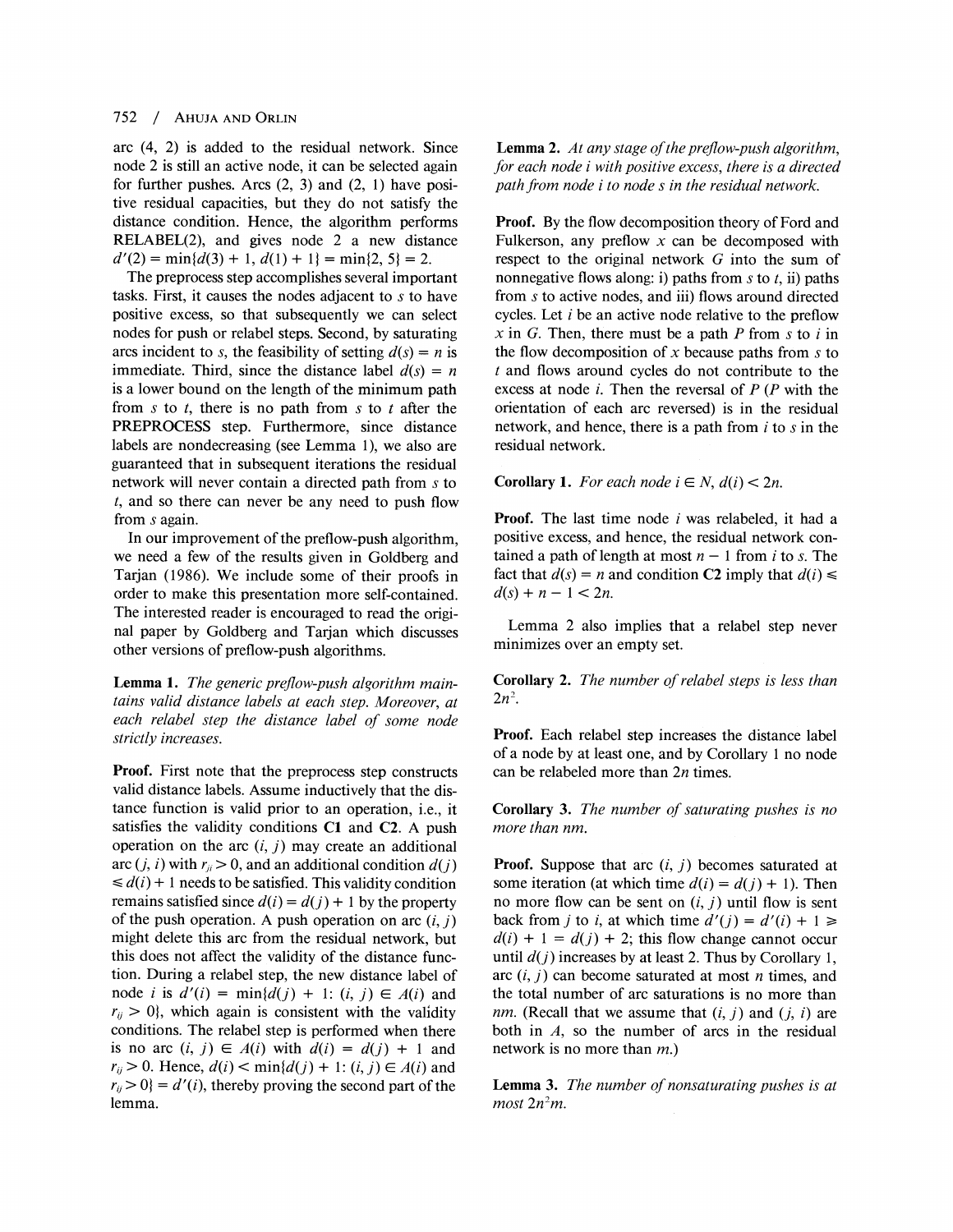**Proof.** See Goldberg and Tarjan (1*986).* 

**Lemma 4.** The algorithm terminates with a maximum  $flow.$ 

**Proof.** When the algorithm terminates, each node in  $N - \{s, t\}$  has zero excess; so the final preflow is a feasible flow. Furthermore, since the distance labels satisfy conditions C1 and C2 and  $d(s) = n$ , it follows that upon termination, the residual network contains no directed path from **s** to *t.* This condition is the classical termination criterion for the maximum flow algorithm of Ford and Fulkerson.

The bottleneck operation in many preflow-based algorithms, such as the algorithms due to Karzanov; Tarjan; and Goldberg and Tarjan *(1986),*is the number of nonsaturating pushes. A partial explanation of why the number of nonsaturating pushes dominates the number of saturating pushes is as follows: The saturating pushes cause structural changes—they delete saturated arcs from the residual network. This observation leads to a bound of  $O(nm)$  on the number of saturating pushes—no matter in which order they are performed. The nonsaturating pushes do not change the structure of the residual network and seem more difficult to bound. Goldberg (1985) showed that the number of nonsaturating pushes is  $O(n^3)$  when nodes are examined in a first-in first-out order. Goldberg and Tarjan *(1986)*reduced the running time of this algorithm by using dynamic trees to reduce the average time per nonsaturating push. Cheriyan and Maheshwari (1988) showed that the number of nonsaturating pushes can be decreased to  $O(n^2m^{1/2})$  if flow is always pushed from a node with a highest distance label, and they showed that this bound is tight. They also showed that the bounds  $O(n^2m)$  and  $O(n^3)$  are, respectively, tight for the generic preflowpush and first-in first-out preflow-push algorithms. In the next section, we show that by using scaling, we can dramatically reduce the number of nonsaturating pushes to  $O(n^2 \log U)$ . We recently discovered new scaling algorithms that further reduce the number of nonsaturating pushes to  $O(n^2 \log U/\log \log U)$  or to scaling algorithms that further reduce the number of<br>nonsaturating pushes to  $O(n^2 \log U/\log \log U)$  or to<br> $O(n^2 \sqrt{\log U})$ . These results are presented in Ahuja, Orlin and Tarjan ( *1988).* 

#### **3. THE EXCESS SCALING ALGORITHM**

Our maximum flow algorithm improves the generic preflow-push algorithm of Section 2 by using *excess scaling* to reduce the number of nonsaturating pushes

#### *Algorithm for the Maximum Flow Problem* / *<sup>753</sup>*

from  $O(n^2m)$  to  $O(n^2\log U)$ . The basic idea is to push flow from active nodes with *sufficiently large* excesses to nodes with *sufficiently small* excesses while never letting the excesses become *too large.* We refer to our algorithm as the *excess scaling algorithm.* 

The algorithm performs  $K = \lceil \log U \rceil + 1$  scaling iterations. For a scaling iteration, the *excessdominator* is defined to be the least integer  $\triangle$  that is a power of 2 and satisfies  $e_i \leq \Delta$  for all  $i \in N$ . Furthermore, a new scaling iteration is considered to have begun whenever  $\Delta$  decreases by a factor of 2. In a scaling iteration, we guarantee that each nonsaturating push sends at least  $\Delta/2$  units of flow and that the excess-dominator does not increase. To ensure that each nonsaturating push has a value of at least  $\Delta/2$ , we consider only nodes with an excess more than  $\Delta/2$ ; and among these nodes with large excess, we select a node with a minimum distance label. This choice ensures that the flow will be sent to a node with a small excess. We show that after at most *8n2* nonsaturating pushes, the excess-dominator decreases by a factor of at least 2, and a new scaling iteration begins. After at most *K* scaling iterations, all node excesses drop to zero and we obtain a maximum flow.

In order to select an active node with excess more than  $\Delta/2$  and with a minimum distance label among such nodes, we maintain the lists  $LIST(r) = {i \in N:}$  $e_i > \Delta/2$  and  $d(i) = r$  for each  $r = 1, \ldots, 2n - 1$ . These lists can be maintained in the form of either linked stacks or queues (see, for example, Aho, Hopcroft and Ullman *1974),*which enables insertion and deletion of elements in *O(1)*time. The variable *level*  represents a lower bound on the smallest index *r* for which  $LIST(r)$  is nonempty.

As per Goldberg and Tarjan, we use the following data structure to efficiently select the admissible arc for pushing flow out of a node. We maintain with each node *i* the list,  $A(i)$ , of arcs directed out of it. Arcs in each list can be arranged arbitrarily, but once the order is decided, it remains unchanged throughout the algorithm. A special arc named *null* is appended to the end of each list. Each node *i* has a *current arc*   $(i, j)$ , which is the current candidate for pushing flow out of  $i$ . Initially, the current arc of node  $i$  is the first arc in its arc list. This list is examined sequentially, and whenever the current arc is found to be inadmissible for pushing flow, the next arc in the arc list is made the current arc. When the arc list has been examined completely, the null arc is reached. At this time, the node is relabeled and the current arc is again set to the first arc in the arc list.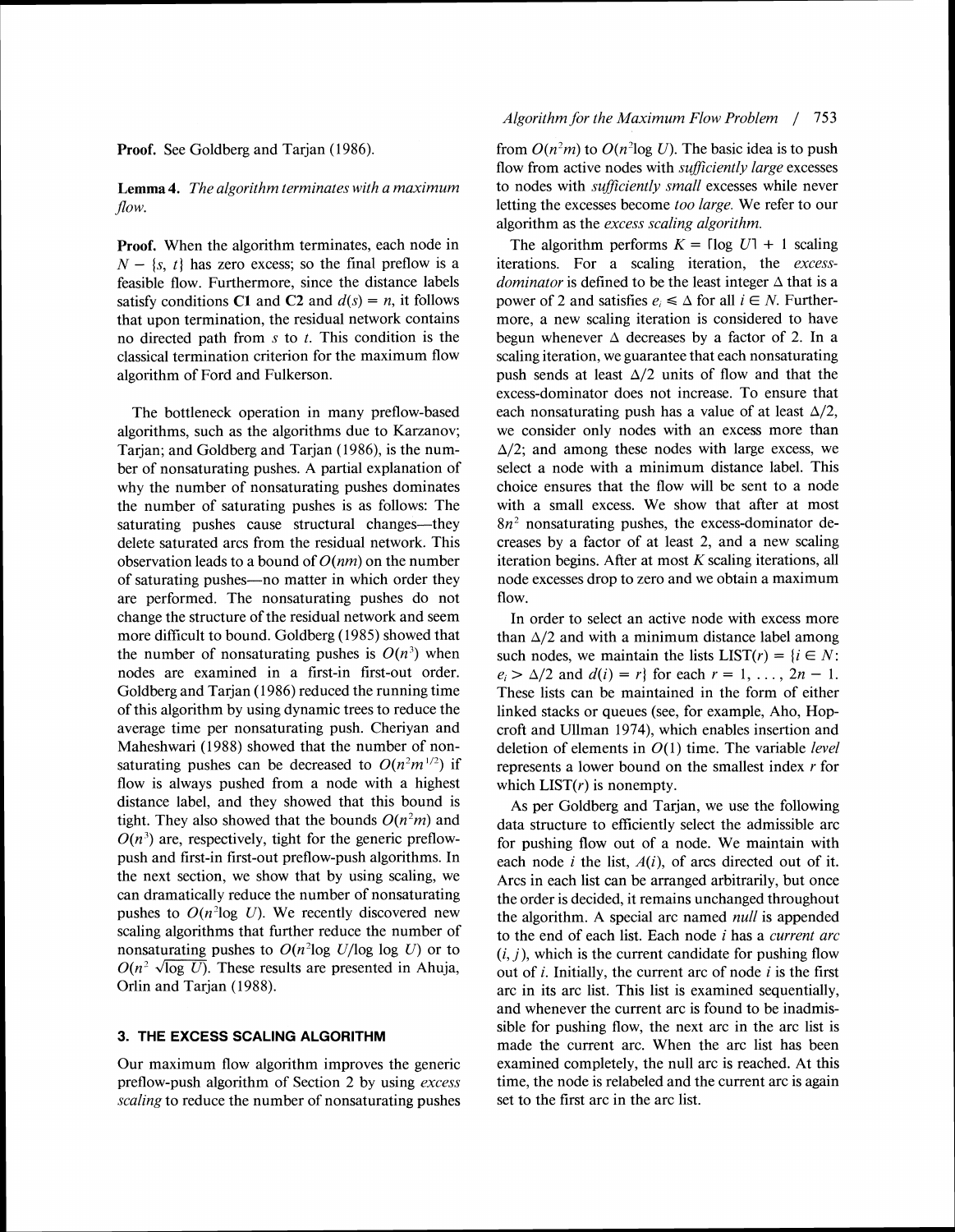#### 754 / AHUJAAND OKLIN

The algorithm can be formally described as follows.

### Algorithm MAX-FLOW;

#### begin

```
PREPROCESS; 
K := 1 + \lceil \log U \rceil;
for k = 1 to K do
begin 
  \Delta= 2^{K-k}for each i \in N do if e_i > \Delta/2 then add i to
       LIST(d(i));
  level := 1;
  while level < 2n do
     if LIST(level) = \emptyset then level := level + 1
     else 
     begin 
       select a node i from LIST(level);
       PUSH/RELABEL(i);
```
end;

```
end;
```
end:

### Procedure PUSH/RELABEL(i);

begin

 $found := false;$ 

let  $(i, j)$  be the current arc of node  $i$ ;

- while found = false and  $(i, j) \neq \text{null}$  do
	- if  $d(i) = d(j) + 1$  and  $r_{ij} > 0$  then found := true
	- else replace the current arc of node  $i$  by the next arc  $(i, j)$ ;
- if found  $=$  true then {found an admissible arc} begin
	- push min $\{e_i, r_{ij}, \Delta e_j\}$  units of flow on arc  $(i, j);$
	- update the residual capacity  $r_{ij}$  and the excesses  $e_i$ and  $e_i$ ;
	- if (the updated excess)  $e_i \le \Delta/2$ , then delete node i from  $LIST(d(i))$ ;
	- if  $j \neq s$  or *t* and (the updated excess)  $e_j > \Delta/2$ , then add node *j* to  $LIST(d(j))$  and set level :=  $level - 1$ ;

#### end

```
else {finished arc list of node i]
```
begin

delete node *i* from  $LIST(d(i));$ 

update  $d(i) := min{d(j) + 1; (i, j) \in A(i)}$  and  $r_{ii} > 0$ ;

add node i to  $LIST(d(i))$  and set the current arc of node *i* to the first arc of  $A(i)$ ;

```
end; 
end.
```
#### **4. COMPLEXITY OF THE ALGORITHM**

In this section, we show that the distance directed preflow-push algorithm with excess scaling correctly computes a maximum flow in  $O(nm + n^2 \log U)$  time.

Lemma **5.** The excess scaling algorithm satisfies the following two conditions:

- **C3.** Each nonsaturating push from a node i to a node *j* sends at least  $\Delta/2$  units of flow.
- **C4.** No excess increases above  $\Delta$  (i.e., the excessdominator does not increase subsequent to a push).

**Proof.** For every push on arc  $(i, j)$  we have  $e_i > \Delta/2$ and  $e_i \le \Delta/2$  because node *i* is a node with the smallest distance label among nodes whose excess is more than  $\Delta/2$ , and  $d(j) = d(i) - 1 < d(i)$  by the property of the push operation. Hence, by sending min $\{e_i, r_{ii},\}$  $\Delta - e_i$   $\geq$  min{ $\Delta/2$ ,  $r_{ii}$ } units of flow, we ensure that in a nonsaturating push the algorithm sends at least  $\Delta/2$  units of flow. Furthermore, the push operation increases the excess at node j only. Let  $e_i$  be the excess at node *j* after the push. Then  $e'_i = e_i + \min\{e_i, r_{ij},\}$  $\Delta - e_i$   $\leq e_i + \Delta - e_i \leq \Delta$ . All node excesses thus remain less than or equal to  $\Delta$ .

While there are other ways of ensuring that the algorithm always satisfies the properties stated in **C3**  and **C4,** pushing flow from a node with excess greater than  $\Delta/2$  and with minimum distance among such nodes is a simple and efficient way of enforcing these conditions.

With properties **C3** and **C4,** the push operation may be viewed as a kind of *restrained greedy approach*. Property **C3** ensures that the push from i to *j* is sufficiently large to be effective. Property **C4** ensures that the maximum excess never exceeds  $\Delta$  during an iteration. In particular, rather than greedily getting rid of all its excess, node i shows some restraint to prevent  $e_i$  from exceeding  $\Delta$ . Keeping the maximum excess lower may be useful in practice as well as in theory. Its major impact is to encourage flow excesses to be distributed fairly equally in the network. This distribution of flows should make it easier for nodes to send flow towards the sink. This also may be important because of the following consideration: suppose several nodes send flow to a single node j creating a large excess. It is likely that node  $i$  is not able to send the accumulated flow closer to the sink, in which case, its distance label increases and much of its excess has to be returned. This phenomenon is prevented by maintaining condition **C4.**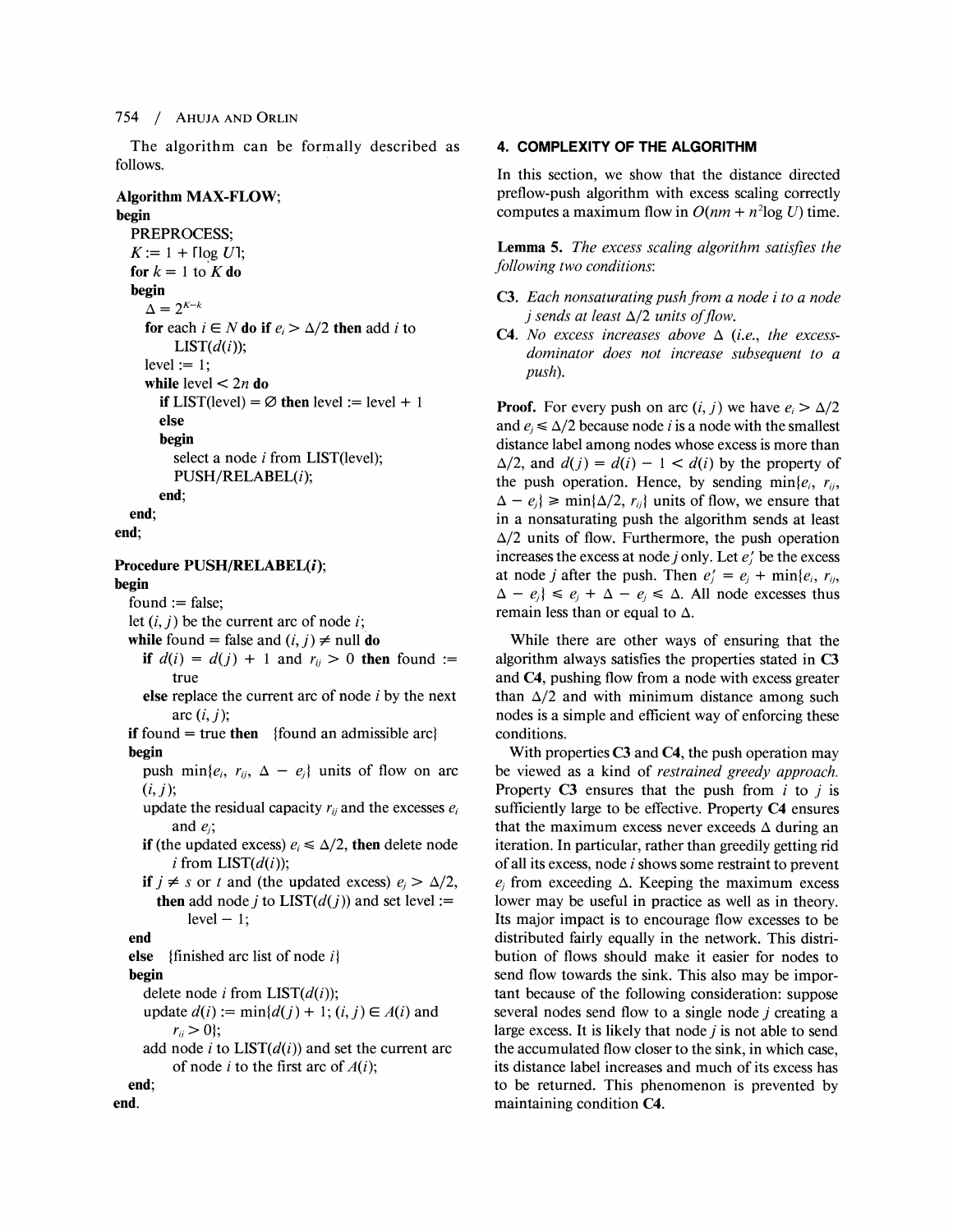**Lemma 6.** If each push satisfies conditions *C3* and **C4,** then the number of nonsaturating pushes per scaling iteration is at most  $8n^2$ .

**Proof.** Consider the potential function  $F = \sum_{i \in \mathbb{N}} e_i$  $d(i)/\Delta$ . The initial value of F at the beginning of the  $\Delta$ -scaling iteration is bounded by  $2n^2$  because  $e_i$  is bounded by  $\Delta$  and  $d(i)$  is bounded by  $2n$ . When the algorithm examines node  $i$ , one of the following two cases must apply.

**Case 1.** The algorithm is unable to find an arc along which flow can be pushed. This case occurs when the current arc of node *i* reaches the end of  $A(i)$ . Observe that if an arc  $(i, j)$  is found to be inadmissible earlier, then it remains inadmissible until  $d(i)$  increases because  $d(j)$  is nondecreasing. Hence, there exists no admissible arc emanating from node i and the relabel operation increases  $d(i)$  by  $\varepsilon \ge 1$  units. This increases F by at most  $\varepsilon$  units. Since the total increase in  $d(i)$ throughout the running of the algorithm for each  $i$  is bounded by  $2n$ , the total increase in  $F$  due to relabelings of nodes is bounded by  $2n^2$  in the scaling iteration. (Actually, the increase in  $F$  due to node relabelings is at most  $2n^2$  over all scaling iterations.)

**Case 2.** The algorithm is able to identify an arc on which flow can be pushed and so it performs either a saturating or a nonsaturating push. In either case,  $F$ decreases. A nonsaturating push on arc  $(i, j)$  sends at least  $\Delta/2$  units of flow from node *i* to node *j* and since  $d(j) = d(i) - 1$ , this decreases F by at least 1/2 units. As the initial value of  $F$  for a scaling iteration plus the increases in F sum to at most  $4n^2$ , this case cannot occur more than  $8n^2$  times.

**Theorem 1.** The scaling algorithm performs  $O(n^2)$ log U) nonsaturating pushes.

**Proof.** The initial value of the excess-dominator  $\Delta$  is  $2^{\log U} \le 2U$ . By Lemma 6, the value of the excessdominator decreases by a factor of 2 within  $8n^2$ nonsaturating pushes and a new scaling iteration begins. After  $1 + \lceil \log U \rceil$  such scaling iterations,  $\Delta$  < 1; and by the integrality of the flow  $e_i = 0$  for all  $i \in N - \{s, t\}$ . The algorithm thus obtains a feasible flow, which by Lemma 4 must be a maximum flow.

**Theorem 2.** The complexity of the excess scaling algorithm is  $O(nm + n^2 \log U)$ .

**Proof.** The complexity of the algorithm depends upon the number of executions of the **while** loop in the main program. In each such execution, either a

 $PUSH/RELABEL(i)$  step is performed or the value of the variable level increases. Each execution of the procedure PUSH/RELABEL(i) results in one of the following outcomes.

**Case 1.** A push is performed. Since the number of saturating pushes is  $O(nm)$  and the number of nonsaturating pushes is  $O(n^2 \log U)$ , this case occurs  $O(nm + n^2 \log U)$  times.

**Case 2.** The distance label of node i goes up. By Corollary 1, this case can occur  $O(n)$  times for each node *i* and  $O(n^2)$  in total.

Thus the algorithm calls the procedure PUSH/ RELABEL  $O(nm + n^2 \log U)$  times. The effort needed to find an arc to perform the push operation is  $O(1)$ plus the number of times the current arc of node  $i$  is replaced by the next arc in  $A(i)$ . After  $|A(i)|$  such replacements for node  $i$ , Case 2 occurs and the distance label of node **i** goes up. Thus, the total effort needed is  $\sum_{i \in N} 2n |A(i)| = O(nm)$  plus the number of PUSH/RELABEL operations. This is clearly  $O(nm + n^2 \log U)$ .

Next consider the time needed for relabeling operations. Computing the new distance label of node i requires examining arcs in  $A(i)$ . This yields a total of  $\sum_{i \in N} 2n |A(i)| = O(nm)$  time for all relabeling operations. The lists  $LIST(r)$  are stored as linked stacks and queues, hence, addition and deletion of any element takes  $O(1)$  time. Consequently, updating these lists is not a bottleneck operation.

Finally, we need to bound the number of increases of the variable level. In each scaling iteration, level is bounded above by  $2n - 1$  and bounded below by 1. Hence, its number of increases per scaling iteration is bounded by the number of decreases plus 2n. Furthermore, level can decrease only when a push is performed and, in such a case, it decreases by 1. Hence, its increases over all scaling iterations are bounded by the number of pushes plus  $2n(1 + \lceil \log U \rceil)$ , which is again  $O(nm + n^2 \log U)$ .

#### **5. REFINEMENTS**

As a practical matter, several modifications of the algorithm might improve its actual execution time without affecting its worst-case complexity. We suggest three modifications:

- 1. Modify the scale factor.
- 2. Allow some nonsaturating pushes of a small amount.
- **3.** Try to locate nodes disconnected from the sink.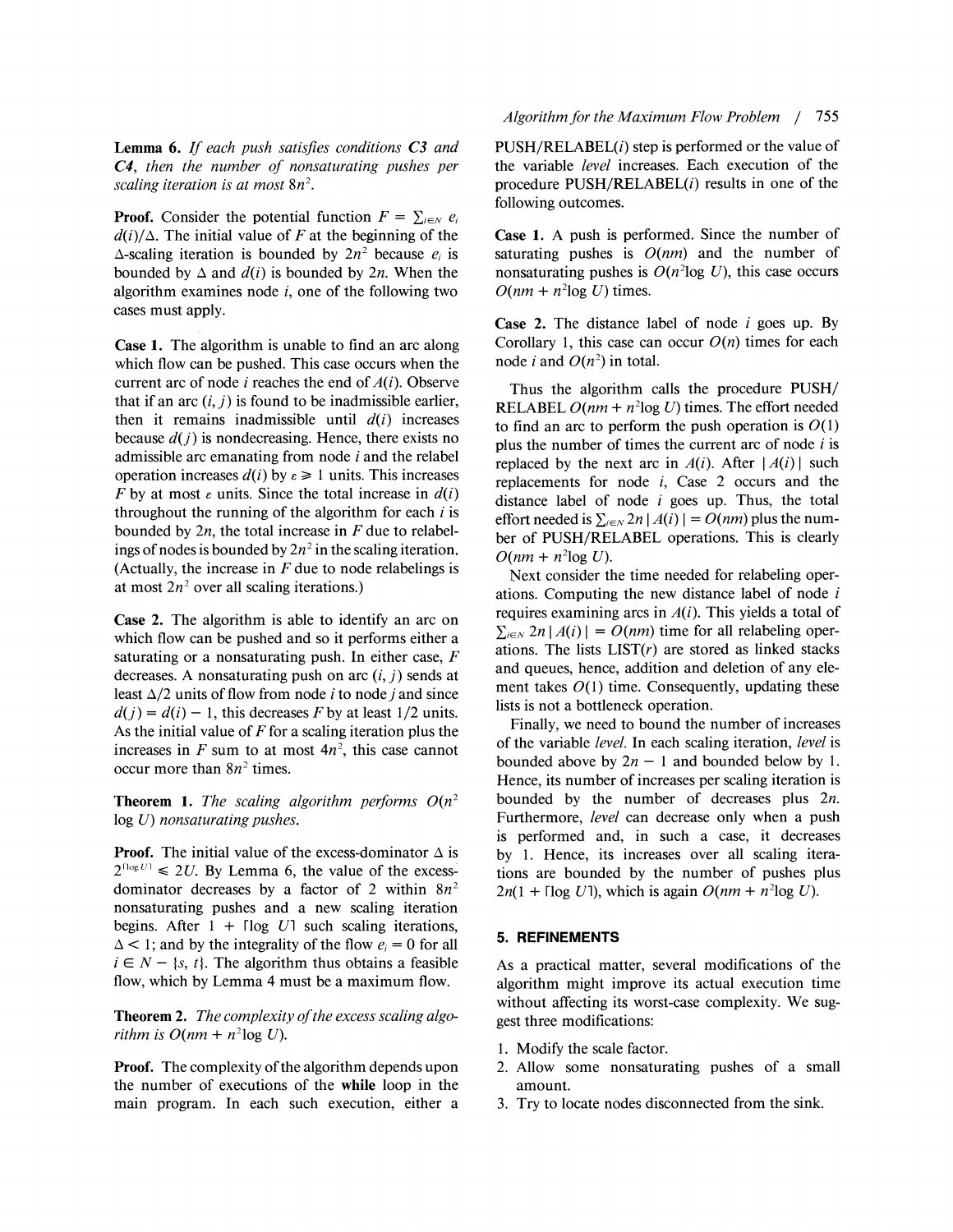#### $756/$ **AHUJA AND ORLIN**

The first suggestion is to consider the scale factor. The algorithm in the present form uses a scale factor of 2, i.e., it reduces the excess-dominator by a factor of 2 in each scaling iteration. In practice, however, some other fixed integer scaling factor  $\beta \geq 2$  might yield better results. The excess-dominator then will be the least power of  $\beta$  that is no less than the excess at any node, and property **C3** becomes the following.

**C3'.** Each nonsaturating push from a node **i** to a node j sends at least  $\Delta/\beta$  units of flow.

The scaling algorithm presented earlier easily can be altered to incorporate the  $\beta$  scale factor by letting LIST(r) =  $\{i \in N: e_i > \Delta/\beta \text{ and } d(i) = r\}$ . The algorithm can be shown to run in  $O(nm + \beta n^2 \log_{\beta} U)$ time. From the worst-case point of view any fixed value of  $\beta$  is optimum; the best choice for the value of  $\beta$  in practice should be determined empirically.

The second suggestion focuses on the nonsaturating pushes. Our algorithm as stated selects a node with  $e_i > \Delta/2$  and performs a saturating or a nonsaturating push. We could, however, keep pushing the flow out of this node until either we perform a nonsaturating push of a value at least  $\Delta/2$  or reduce its excess to zero. This variation might produce many saturating pushes from the node and even allow pushes after its excess decreases below  $\Delta/2$ . Also, the algorithm as stated earlier sends at least  $\Delta/2$  units of flow during every nonsaturating push. The same complexity of the algorithm is obtained if for some fixed  $r \geq 1$ , one out of every  $r \geq 1$  nonsaturating pushes sends at least  $\Delta/2$  units of flow.

The third suggestion recognizes that in practice one potential bottleneck is the number of relabels. In particular, the algorithm recognizes that the residual network contains no path from node i to node *t* only when  $d(i)$  exceeds  $n-2$ . Goldberg (1987) suggested that it may be desirable to occasionally perform a breadth first search to make the distance labels exact. He discovered that a judicious use of breadth first search dramatically speeds up the algorithm.

An alternative approach is to keep track of the number  $n_k$  of nodes whose distance is k. If  $n_k$  decreases to 0 after any relabel for some  $k$ , then each node with a distance greater than  $k$  is disconnected from the sink in the residual network. (Once node  $i$  is disconnected from the sink, it stays disconnected since the shortest path from j to *t* is nondecreasing in length.) We avoid selecting such nodes until all nodes with positive excess become disconnected from the sink. At this time, the excesses of the nodes are sent back to the source. This approach essentially yields the two phase approach to solve the maximum flow problem as

outlined in Goldberg and Tarjan (1986). The first phase constructs a maximum preflow that is converted to a maximum flow in the second phase.

#### **6. PARALLEL IMPLEMENTATION**

In this section, we describe a parallel implementation of the excess scaling algorithm. We analyze this implementation in the PRAM (Parallel Random Access Machine) Model with EREW (Exclusive Read Exclusive Write). Our algorithm runs in  $O(n^2 \log U \log p)$ time and uses p processors, where  $p = \lceil m/n \rceil$ . More generally, our algorithm runs in  $O(((nm/k) + n^2 \log n)$ U)log k) time for any  $k \leq p$ . We describe the algorithm for  $k = p$  processors, but the extension to  $k \leq p$  is immediate.

Our algorithm performs the following *parallel prefix* operations.

**Operation 1.** Given  $l \leq p$  numbers  $d(j_1), d(j_2), \ldots$ ,  $d(j_i)$ , determine the minimum of these numbers.

**Operation 2.** Given  $l \leq p$  numbers  $f(j_1), f(j_2), \ldots$ ,  $f(j_i)$ , compute the partial sums  $f(j_i)$ ,  $f(j_1) + f(j_2)$ ,  $f(j_1) + f(j_2) + f(j_3), \ldots, f(j_1) + f(j_2) + \ldots + f(j_l).$ 

**Operation 3.** Given  $l \leq p$  numbers  $F(j_1), F(j_2), \ldots$  $F(j_i)$ , such that  $F(j_1) \leq F(j_2) \leq \ldots \leq F(j_\ell) \geq \Delta/2$ , determine the minimum index w such that  $F(j_w) \geq$  $\Delta/2$ .

**Operation 4.** Given  $l \leq p$  numbers  $e(j_1), e(j_2), \ldots$ ,  $e(j_i)$ , form the doubly linked list of numbers whose value is more than  $\Delta/2$ .

Using a parallel prefix, each of these operations can be performed in  $O(\log p)$  time using  $p/(\log p)$  processors (see Kindervater and Lenstra 1988 for Operations 1 and 2, and Dekel and Sahni 1983 for Operation 3.) Operation 4 can also be performed in  $O(\log p)$  time using recursive doubling (personal communication with J. K. Lenstra).

A straightforward parallel implementation of the excess scaling algorithm requires  $n$  processors. Our reduction of the number of processors required by the algorithm is based on the following method. While performing a push at node  $i$  or relabeling this node, the algorithm does not consider all arcs in  $A(i)$  simultaneously, but it partitions arcs in  $A(i)$  into groups, each containing at most  $p$  arcs, and considers only one group at a time. For example, while relabeling node  $i$ , the algorithm sequentially examines  $\lceil |A(i)|/p \rceil$  groupings and using Operation 1 computes the minimum of a group in  $O(\log p)$  time. Since any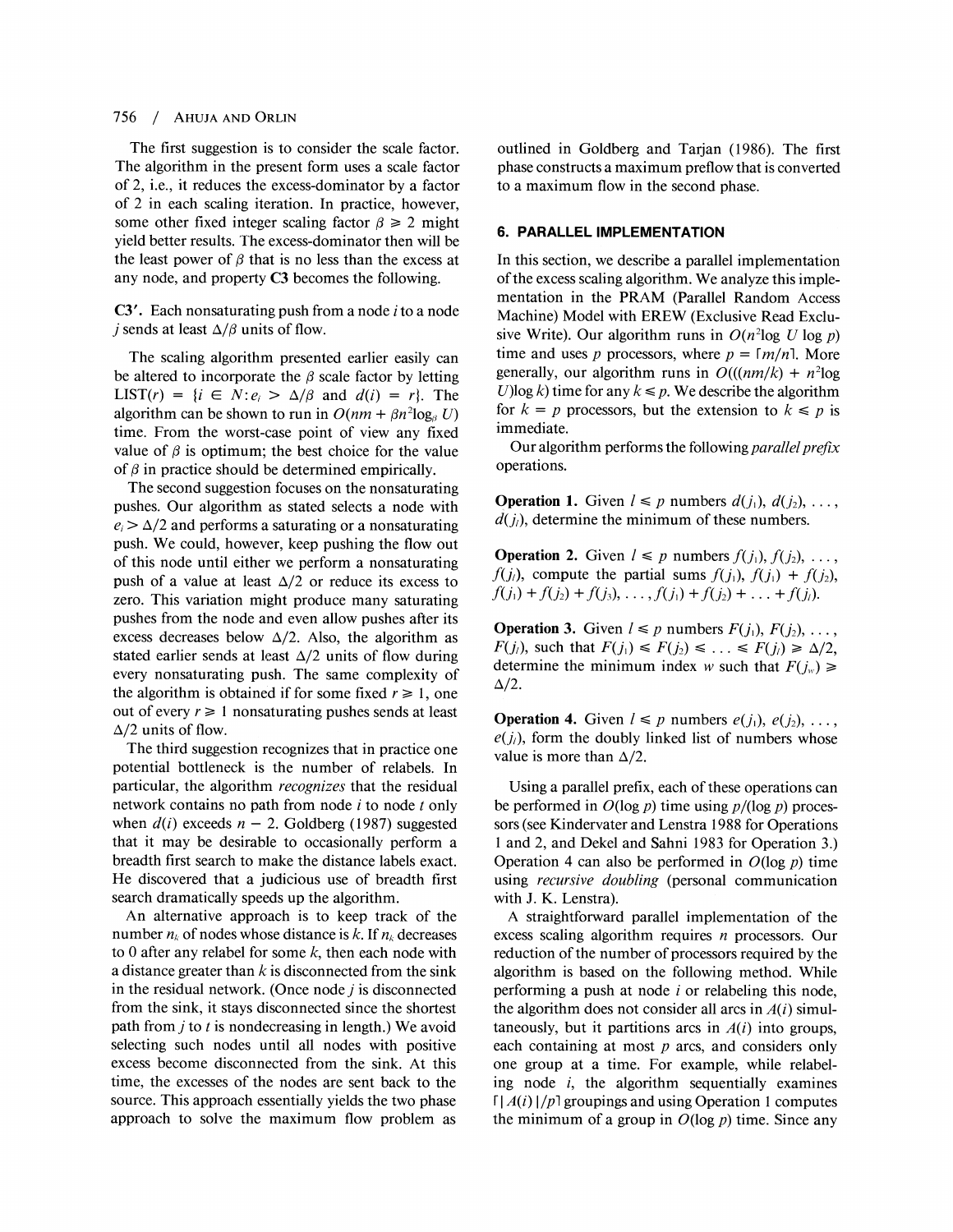node can be relabeled at most  $2n$  times, the total number of groups examined for all nodes is

$$
\sum_{i=1}^{n} \left[ \frac{|A(i)|}{p} \right] (2n) \n\leq \sum_{i=1}^{n} \left( \frac{|A(i)|}{p} + 1 \right) (2n) = \left( \frac{m}{p} + n \right) (2n) \leq 4n^2.
$$

Thus, partitioning arcs in  $A(i)$  into groups does not increase the computational time in the worst case.

Our parallel algorithm performs the PUSH/RELA- $BEL(i)$  step on a group of arcs in  $A(i)$  in parallel. The algorithm maintains for each node  $i$  an index *current* group, which plays the same role as the current arc does for the sequential algorithm. If the current group of the node  $i$  is null (i.e., all of its groups have been examined), then the node is relabeled. Otherwise it assigns a parallel processor to each arc in the group which easily can be done in  $O(\log p)$  time. Let the arcs in this group be  $(i, j_1), (i, j_2), \ldots, (i, j_l)$  for some  $l \leq p$ . Each processor checks the arc  $(i, j)$  it is assigned to and defines a number  $f(j) = r_{ij}$  if arc  $(i, j)$  is admissible, and  $f(j) = 0$  otherwise. Then the algorithm performs Operation 2 to compute the partial sums of the  $f(\cdot)$  values. This operation results in the following two cases.

**Case 1.**  $f(j_1) + f(j_2) + ... + f(j_\ell) \le \Delta/2$ . The algorithm saturates all admissible arcs in the group, updates the residual capacities of arcs and excesses at the nodes, and replaces the current group of node  $i$  by the next group.

**Case 2.**  $f(j_1) + f(j_2) + \ldots + f(j_l) > \Delta/2$ . The algorithm performs Operation 3 with  $F(\cdot)$  equal to the partial sums at the nodes. The algorithm saturates all arcs  $(i, j_1)$ ,  $(i, j_2)$ ,  $\ldots$ ,  $(i, j_{w-1})$  and performs a nonsaturating push of value  $\min\{e(i) - F(j_{w-1}), r_{i_w}\}$  $\Delta - e(j_w)$  on arc  $(i, j_w)$ . The algorithm updates the residual capacities of arcs and excesses at the nodes.

Let  $e(j)$  denote the updated excesses of nodes in both cases. The algorithm finally performs Operation 4 on numbers  $e(j_1), e(j_2), \ldots, e(j_l)$  to form the doubly linked list  $LIST(d(j_1))$ . If this list is nonempty, then the variable level is also updated.

We count the number of parallel prefix operations performed by the algorithm. Each iteration of the algorithm results in one of the following outcomes: a) the algorithm saturates all arcs in a group; b) the algorithm performs a nonsaturating push; and c) the algorithm relabels a node. Since an arc is saturated at most  $n$  times, the number of occurrences of case a is bounded by  $\sum_{i=1}^{n} \lfloor A(i) \rfloor / p! n \leq 2n^2$ . Each occurrence

#### Algorithm for the Maximum Flow Problem / 757

of case b pushes at least  $\Delta/2$  units of flow; hence, this case occurs at most  $O(n^2 \log U)$  times. The algorithm performs  $O(1)$  parallel prefix operations for each occurrence of case a and case b. Furthermore, it has been shown that the algorithm performs at most  $4n^2$ parallel prefix operations during all relabel steps. Consequently, the algorithm performs  $O(n^2 \log U)$  parallel prefix operations and runs in  $O(n^2 \log U \log p)$  time.

The only modification to the algorithm for  $k \leq p$ parallel processors is that the arcs in each adjacency list  $A(i)$  are partitioned into groups of at most k arcs. In this case, the number of parallel prefix operations for group saturations and node relabeling is  $O(nm/k)$ and the number of nonsaturating pushes remains unchanged. We have, thus, established the following result.

Theorem **3.** In the *PRAM* model with EREW, the parallel excess scaling algorithm runs in  $O((nm/k) +$  $n^2$ log U)log k) time using  $k \leq p$  processors.

#### **7. RELATED RESEARCH**

Our improvement of the distance directed preflowpush algorithm has several advantages over other algorithms for the maximum flow problem. Our algorithm is superior to all previous algorithms for the maximum flow problem under the reasonable assumption that U is polynomially bounded in  $n$ . Also, the algorithm utilizes very simple data structures that make it attractive from an implementation viewpoint.

Our algorithm is a novel approach to combinatorial scaling algorithms. In the previous scaling algorithms developed by Edmonds and Karp, Rock 1980, and Gabow, scaling involved a sequential approximation of either the cost coefficients or the capacities and right-hand sides. For example, we first solve the problem with the costs *C* approximated by  $C/2<sup>T</sup>$  for some integer  $T$ ; we then reoptimize to solve the problem with costs approximated by  $C/2^{T-1}$ , and then reoptimize for the problem with costs approximated by  $C/2^{T-2}$ , and so forth. Our excess scaling algorithm does not fit into this standard framework. Rather, our algorithm works with true data, relaxes the flow conservation constraints and scales the maximum amount of relaxation.

The preflow-push algorithms for the maximum flow problem have been extended for the minimum cost flow problem. A generalization of the Goldberg-Tarian maximum flow algorithm to the minimum cost flow problem was developed by Bertsekas (1986). This algorithm, however, was only pseudopolynomial. Goldberg and Tarjan (1987) incorporated cost scaling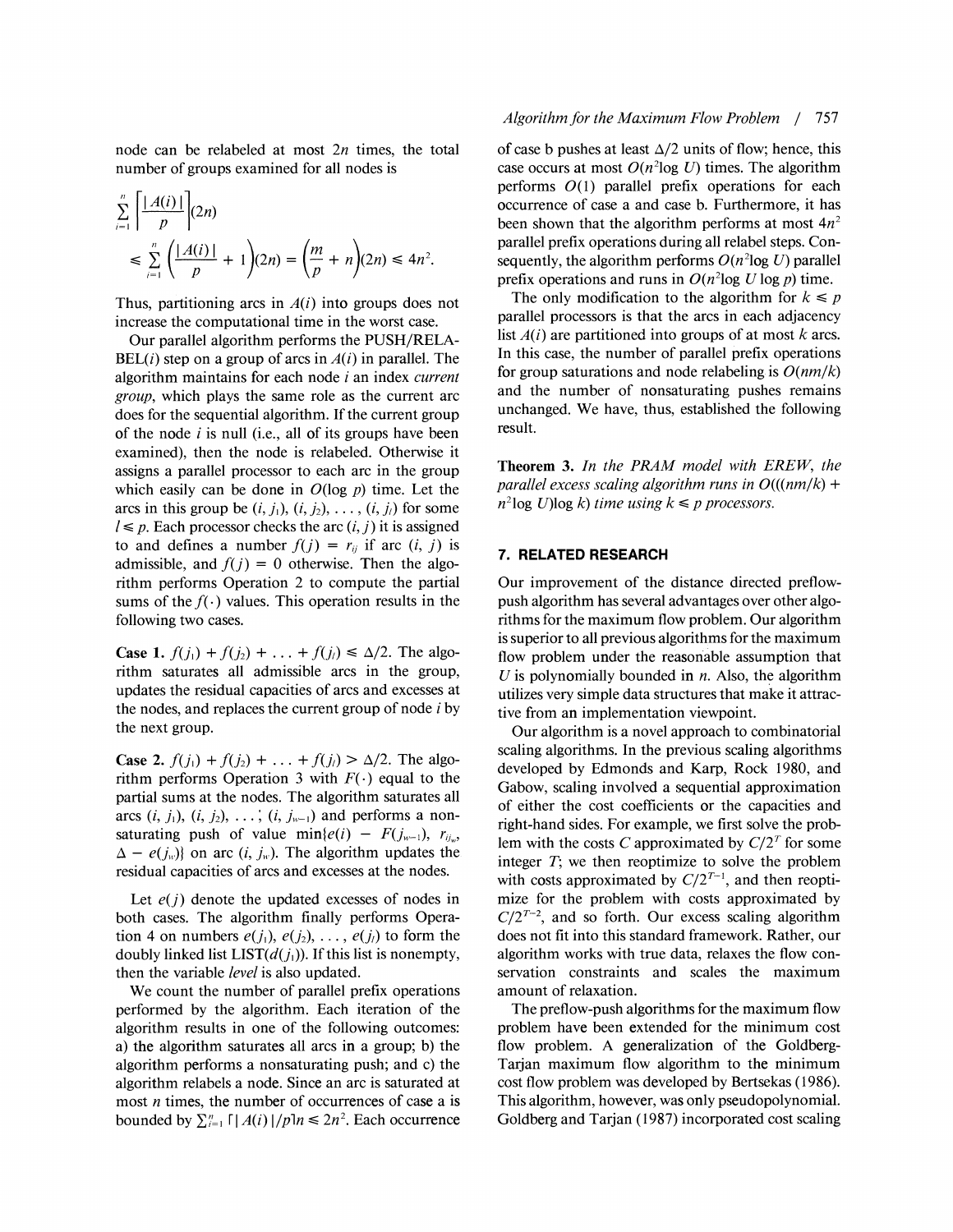in this approach and obtained a polynomial time algorithm. The algorithm of Goldberg and Tarjan  $(1987)$  is similar to our algorithm—it also works with true data, relaxes the complementary slackness conditions and gradually decreases the relaxation to zero.

The scaling algorithm for the maximum flow problem can be improved further by using more clever rules to push flow or by using dynamic trees. We describe such improvements in Ahuja, Orlin and Tarjan. We show that by using a larger scale factor and by pushing flow from a node with the highest distance label among nodes having *suficiently large*  excess, the algorithm runs in  $O(nm + n^2 \log U/\log \log n)$ U) time. (Assume that  $U \ge 4$ .) We describe another variation of the excess scaling algorithm that runs in  $O(nm + n^2 \sqrt{\log U})$  time. Use of the dynamic tree data structure further improves the complexity of this algorithm to  $O(nm \log(n \sqrt{\log U/m} + 2))$ .

We also have undertaken an extensive empirical study to assess the computational merits of the preflow-push algorithms versus the previous best algorithms, those of Dinic and Karzanov. Our experiments so far suggest that preflow-push algorithms are substantially faster than Dinic's and Karzanov's algorithms.

Our algorithms and those due to Goldberg and Tarjan suggest the superiority of distance label based approaches over the layered network based approaches. The improvements we obtain do not seem to be possible for the algorithms utilizing layered networks. The distance labels implicitly store dynamically changing layered networks and hence are more powerful. We show the use of distance labels in augmenting path algorithms, capacity scaling algorithms and for unit capacity networks in Orlin and Ahuja (1987).

The maximum flow problem on bipartite networks is an important class of the maximum flow problem (see Gusfield, Martel and Fernandez-Baca 1985). The bipartite network is a network  $G = (N, A)$ , such that  $N = N_1 \cup N_2$  and  $A \subseteq N_1 \times N_2$ . Let  $n_1 = |N_1|$  and  $n_2 = |N_2|$ . For cases where  $n_1 \ll n_2$ , our maximum flow algorithm can be modified to run in  $O(n_1m +$  $n_1^2$  log *U*) time, thus resulting in significant speedup over the original algorithm. Our results on bipartite network flows will appear in a future paper jointly with C. Stein and R. Tarjan.

#### **ACKNOWLEDGMENT**

We wish to thank John Bartholdi, Tom Magnanti, and Hershel Safer for their suggestions which led to improvements in the presentation. We also are grateful to the referees for their perceptive comments. This research was supported in part by the Presidential Young Investigator Grant 8451517-ECS of the National Science Foundation, by grant AFOSR-88- 0088 from the Air Force Ofice of Scientific Research, and by grants from Analog Devices, Apple Computer, Inc., and Prime Computer.

#### **REFERENCES**

- AHO, A. V., J. E. HOPCROFT AND J. D. ULLMAN. 1974. *The Design and Analysis of Computer Algorithms.*  Addison-Wesley, Reading, Mass.
- AHUJA, R. K., J. B. ORLIN AND R. E. TARJAN. 1988. Improved Time Bounds for the Maximum Flow Problem. Research Report, Sloan School of Management, MIT, Cambridge, Mass. (to appear in *SIAM* J. *Comp.).*
- BERTSEKAS, D. 1986. Distributed Relaxation Methods for Linear Network Flow Problems. *Proc. of 25th IEEE Conference on Decision and Control,* Athens, Greece.
- CHERIYAN, J., AND S. N. MAHESHWARI. 1988. Analysis of Preflow Push Algorithms for Maximum Network Flow. Technical Report, Dept. of Computer Science and Engineering, Indian Institute of Technology, New Delhi, India. (Revised).
- CHERKASKY, R. V. 1977. Algorithm for Construction of Maximal Flow in Networks With Complexity of  $O(V^2\sqrt{E})$  Operation (in Russian). *Math. Methods Solution Econ. Prob.* **7,** 1 12-125.
- DANTZIG,G. B., AND D. R. FULKERSON. 1956. On the Max-Flow Min-Cut Theorem of Networks. In *Linear Inequalities and Related Systems, pp. 215-221,* H. W. Kuhn and A. W. Tucker (eds.) (Annals of Mathematics Study 38). Princeton University Press, Princeton, N.J.
- DEKEL, E., AND S. SAHANI. 1983. Binary Trees and Parallel Scheduling Algorithms. *IEEE Trans. Comput.* 10,657-675.
- DINIC, E. A. 1970. Algorithm for Solution of a Problem of Maximum Flow in Networks With Power Estimation. *Soviet Math. Dokl.* 11, 1277- 1280.
- EDMONDS, J., AND R. M. KARP. 1972. Theoretical Improvements in Algorithmic Efficiency for Network Flow Problems. *J. Assoc. Comput. Mach.* 19, 248-264.
- FORD, L. R., AND D. R. FULKERSON. 1956. Maximal Flow Through a Network. *Can.* J. *Math.* **8,**  399-404.
- FULKERSON, D. R., AND G. B. DANTZIG. 1955. Computations of Maximum Flow in Networks. *Naval Res. Log. Quart.* **2,** 277-283.
- GABOW,H. N. 1985. Scaling Algorithms for Network Problems. J. *Comput. Syst. Sci.* 31, 148-168.
- GALIL, Z. 1980. An  $O(V^{5/3}E^{2/3})$  Algorithm for the Maximal Flow Problem. *Acta Inform.* 14,221-242.
- GALIL, Z. AND A. NAAMAD. 1980. An  $O(VE \log^2 V)$